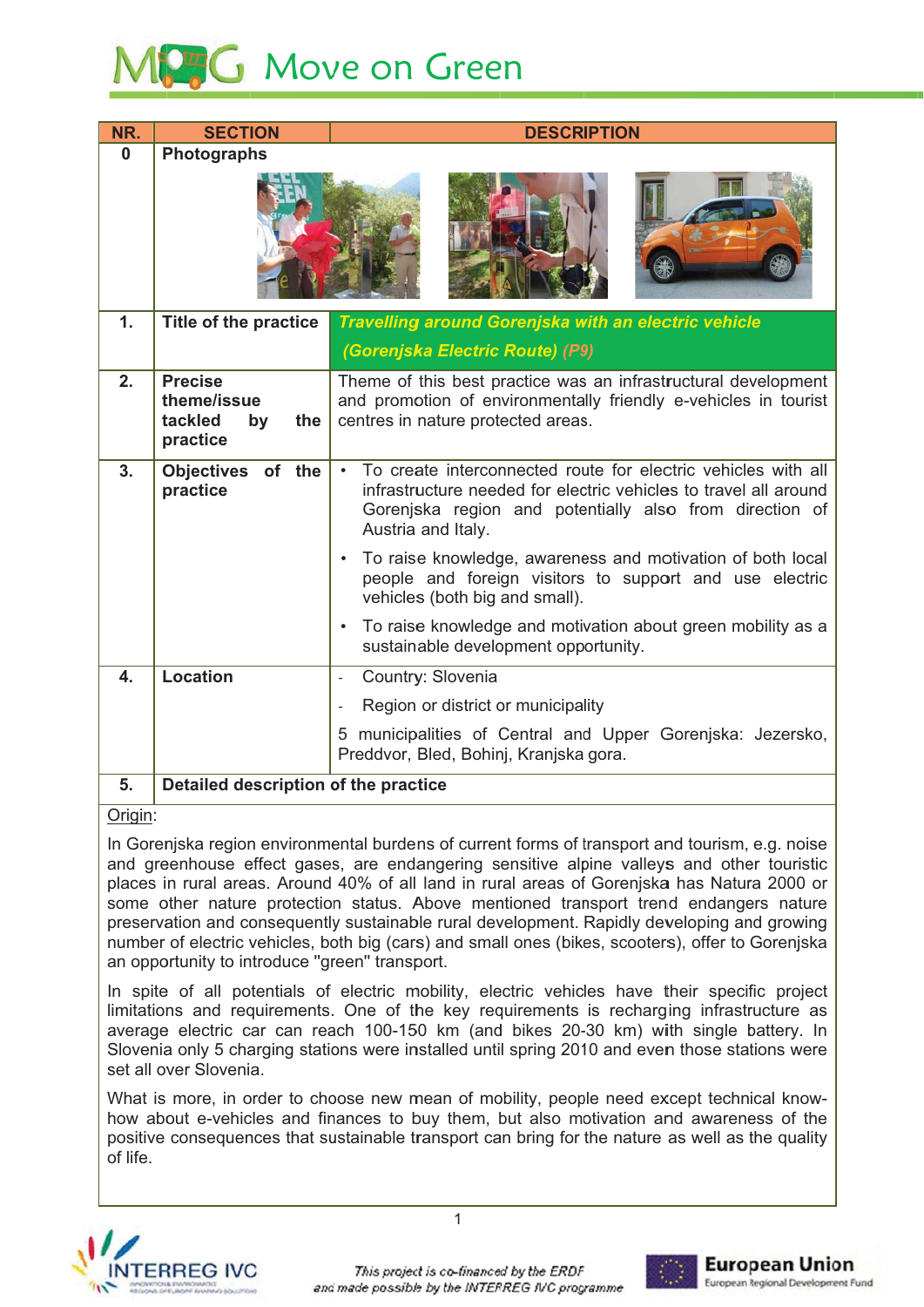## **G** Move on Green

Timescale: 2010

Bodies involved / implementation:

Project was selected at the 2010 call of Local Action Group (LAG) Gorenjska Košarica in September 2009 within the LEADER axis of the Rural development programme 2007-2013 and was co-funded by The European Agricultural Fund for Rural Development.

Partners involved in the implementation of the project were:

- Elektro Goreniska d. d. (the largest company for distribution of electric power in Goreniska) - Lead partner.
- Centre for Sustainable Rural Development Kranj (development non-profit institute supporting activities for environmentally, economically and socially sustainable rural development of Gorenjska) - Project partner.
- Just-EE d.o.o. (company for development of electric vehicles) Project partner.
- · Municipalities Jezersko, Preddvor, Bled, Bohinj, Kranjska Gora (informal local partners).
- Živomodro (association for the environment welfare which was an external partner in charge of preparation of project's conceptual design and implementation of the promotional activities).

Process and detailed content of the practice:

Project had 2 phases, both very important:

- Project preparation phase:
	- Preparation of the project idea and formation of the partnership.
	- Search for the funding for project realization and successful application to the LAG 2010 tender.
- Project implementation phase:

Strategic establishment of a regional network of charging stations in Jezersko, Preddvor, Bled, Bohinj and Kraniska gora, which enables travelling all around Goreniska, simultaneously connecting it with neighboring Italy (via Reteče) and Austria (via Jezersko):

- Defining and planning the route.
- Preparing documentation and permissions for setting up 5 charging stations for recharging electric vehicles.
- Technical implementation (designation, layout of stations, connecting the stations to the grid and testing them). Each station has a three-phase socket (3x16A) for larger and 2 one-phase sockets (16A) for smaller vehicles.
- Organizing Gorenjska Electro Caravan as a major public promotional and educational event where:
	- $\mathbf{r}$ the owners of electric vehicles were able to test newly opened stations and Goreniska electric route all the way;
	- $\mathbf{r}$  . The inhabitants and visitors got to know the project and its idea and were offered to take test drives in order to get to know the nature friendly vehicles.
- Information and awareness raising activities for local population/visitors about electric



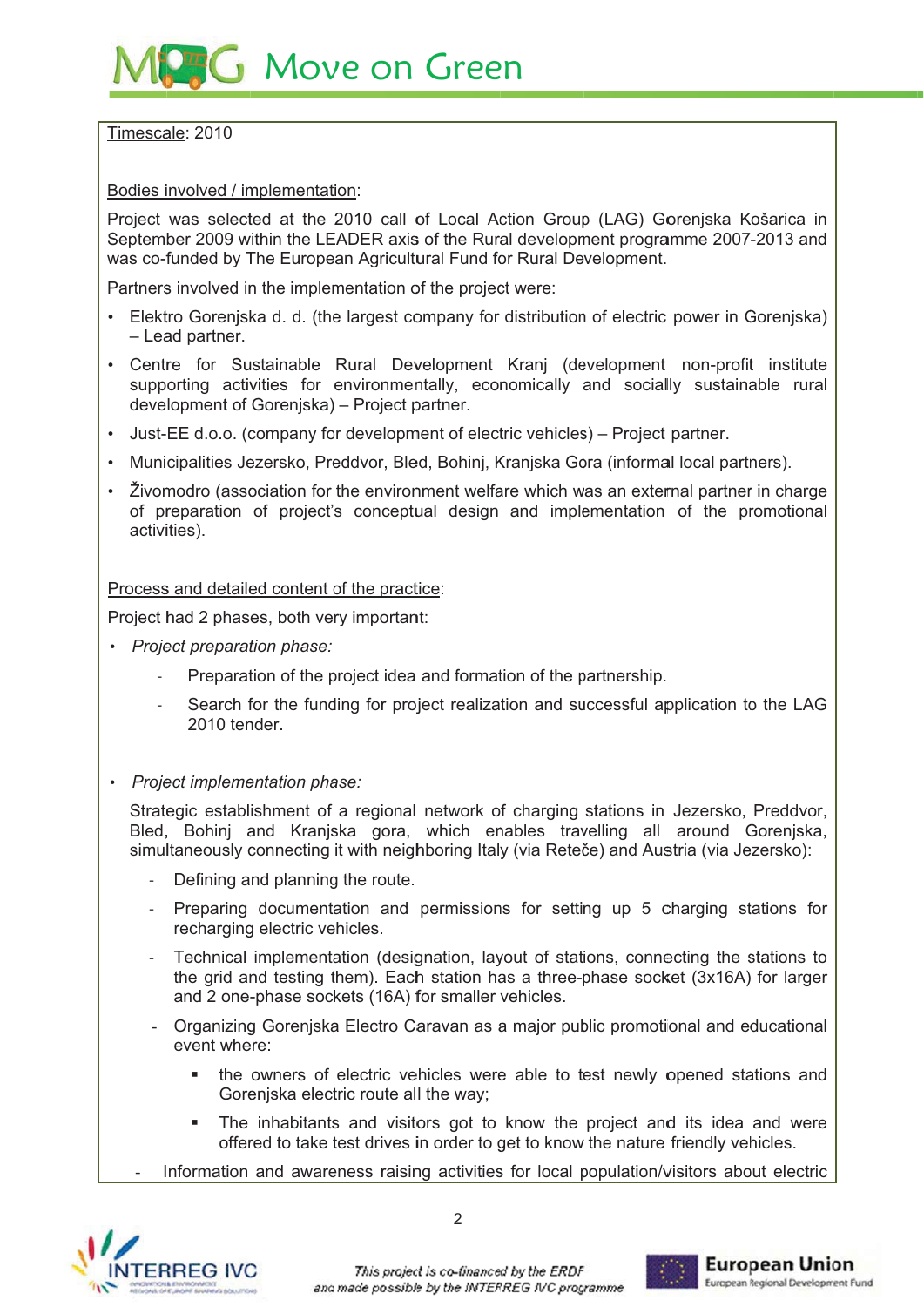

vehicles, green mobility and the project:

- Preparing and printing information-promotion brochure in 3 languages (Slovene, English and German).
- Organizing 2 meetings/workshops with local development actors and inhabitants.
- Preparing articles on the project and electro mobility for web-sites of project and  $\mathbf{r}$ local partners.
- $\mathbf{r}$  . Creating interactive map of the route for web-sites.
- Project information accessible in tourist information centers in municipalities involved.

#### Legal framework:

The legal requirements for setting up recharging station for e-vehicles are quite demanding in comparison to the size of the object (building permit etc.). All stations within the project were set on the parcels owned by the lead partner or by local communities and therefore no lease contracts were required.

Partners were in many ways "pioneers" about electric mobility, especially about collecting all documentation and permissions to install recharging stations, and about equipping charging stations for every-day use. Their experiences will smooth the work of new similar projects around Slovenia

#### **Financial framework:**

Total value of the project was 50.500,00 EUR (of which 60% was funded by LEADER, 40% by partners).

#### Use degree (%): users/total population:

In 2010:

- 2 owners of an electric car in Gorenjska out of 160.000 inhabitants of the region (< 1%)
- Approximate number of charging (annually): 20

Although number of electric vehicles is still very low, Goreniska region will be prepared and equipped for a forecasted massive production and use of electric cars in following years as a "electric mobility friendly region".

Under the influence of the practice one more charging station was set up in Gorenjska in the municipality Naklo, and another one in Austrian municipality of Eisenkappel, therefore realizing the connection between Slovenia and Austria. Some other Slovene regions have expressed their wish to set such network in their own region.

#### $6<sub>1</sub>$ **Evaluation**

Possible demonstrated results (through indicators):

- 5 new charging stations for electric vehicles which present the first complete and interconnected route for electric vehicles in Goreniska and in Slovenia.
- 1 Goreniska Electro Caravan as a promotional and educational event.
- 2000 copies of promotional brochure in Slovene, 1000 copies in English and 1000



3

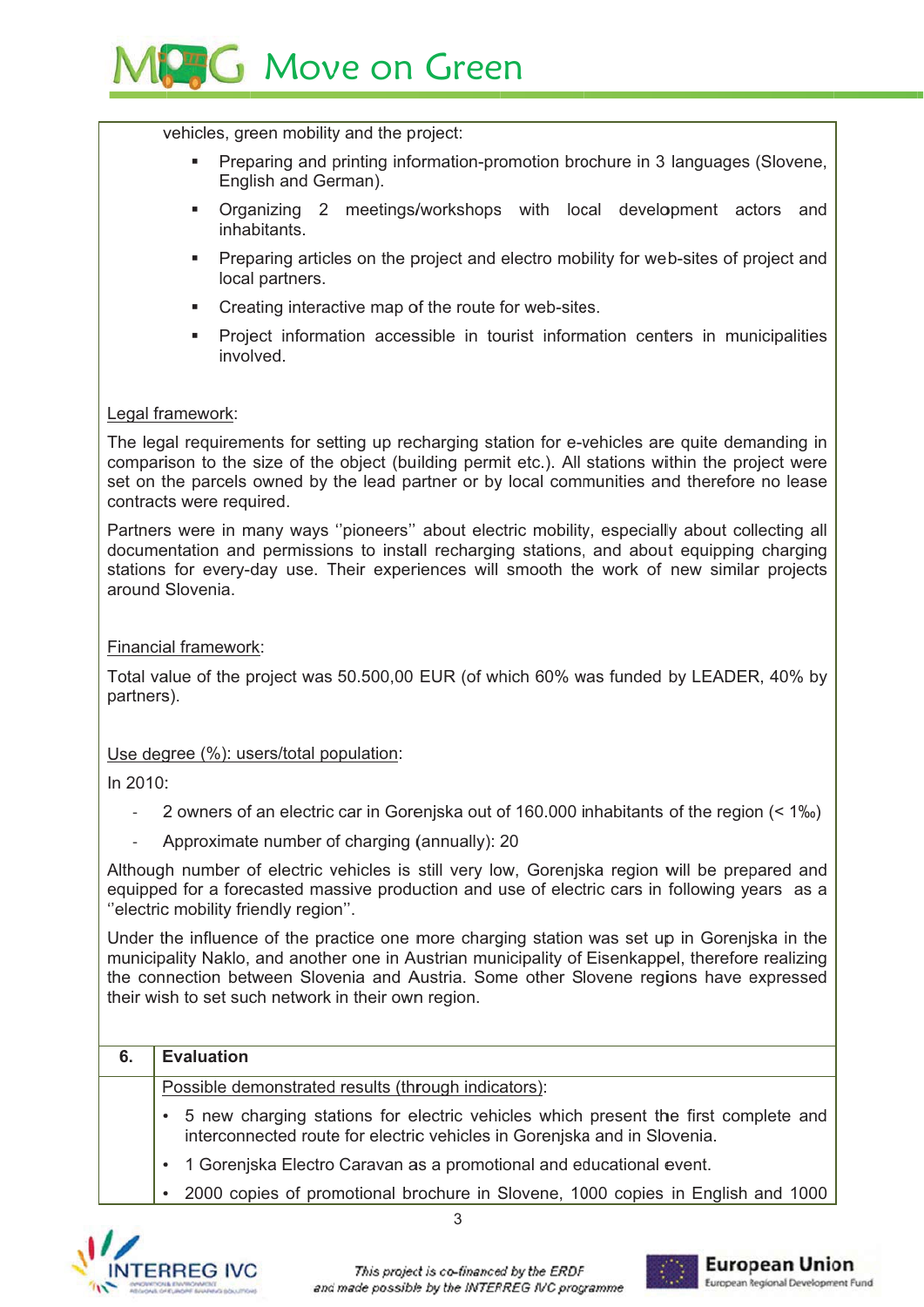

copies in German. 1 interactive map of Gorenjska Electric route. 2 meetings/workshops with local people and development actors. • Over 20 articles in TV, radio, electronic and printing media, among which all national, regional and local media. Project was well accepted among all included communities as well as among expert public and media. Preparation and implementation of all project activities ran without obstacles and were completed in the planned time frame. Possible success factors: • Competence and motivation of partners for all major project activities. • Efficient cooperation among partners with clear division of project tasks. • Good conceptual design of the project. • Cooperation of municipalities where activities were implemented (e.g. setting up charging stations). • Innovative approach gained a high media attention. Due to a very good "mixture" of partners of which each had its own part of skills and know-how needed for preparation and implementation of project activities, project run without obstacles. Very important was also high and clear motivation not only among partners, but also among responsible people from all involved local communities who assisted in all activities (e.g. in preparing documentation for permissions, taking part in promotion activities). All made every-day communication and work easier and smooth. Innovative approach of the project - creating first complete and interconnected route for electric vehicles in Goreniska and in Slovenia - gained to the project a high media attention Difficulties encountered: The need for fast execution of the project in order to catch the right moment to draw public and media attention. This was the goal set by project partners themselves as the pace of the implementation could easily be slower, but then the media attention would surely be lower.

|    | <b>Lessons learnt from</b><br>the practice | It is very important that all partners involved are enthusiastic,<br>highly competent in their own field of work (technicians,<br>marketing experts, coordinators of activities, etc.) and relevant<br>for their part of activities. Attitude of municipalities involved<br>towards the project can surely be a good indicator whether the<br>practice is going to be a success. It is also necessary to keep<br>in mind the importance of education-awareness rising among<br>general public (especially youth) and local development actors<br>to use potentials of the sustainable transport. As electric<br>mobility is still rather a novelty, people don't understand all of<br>its dimensions and potentials. |
|----|--------------------------------------------|----------------------------------------------------------------------------------------------------------------------------------------------------------------------------------------------------------------------------------------------------------------------------------------------------------------------------------------------------------------------------------------------------------------------------------------------------------------------------------------------------------------------------------------------------------------------------------------------------------------------------------------------------------------------------------------------------------------------|
| 8. | <b>Contact information</b>                 | Centre for Sustainable Rural Development Kranj (CSRD Kranj)<br>Institute for Development                                                                                                                                                                                                                                                                                                                                                                                                                                                                                                                                                                                                                             |
|    |                                            |                                                                                                                                                                                                                                                                                                                                                                                                                                                                                                                                                                                                                                                                                                                      |